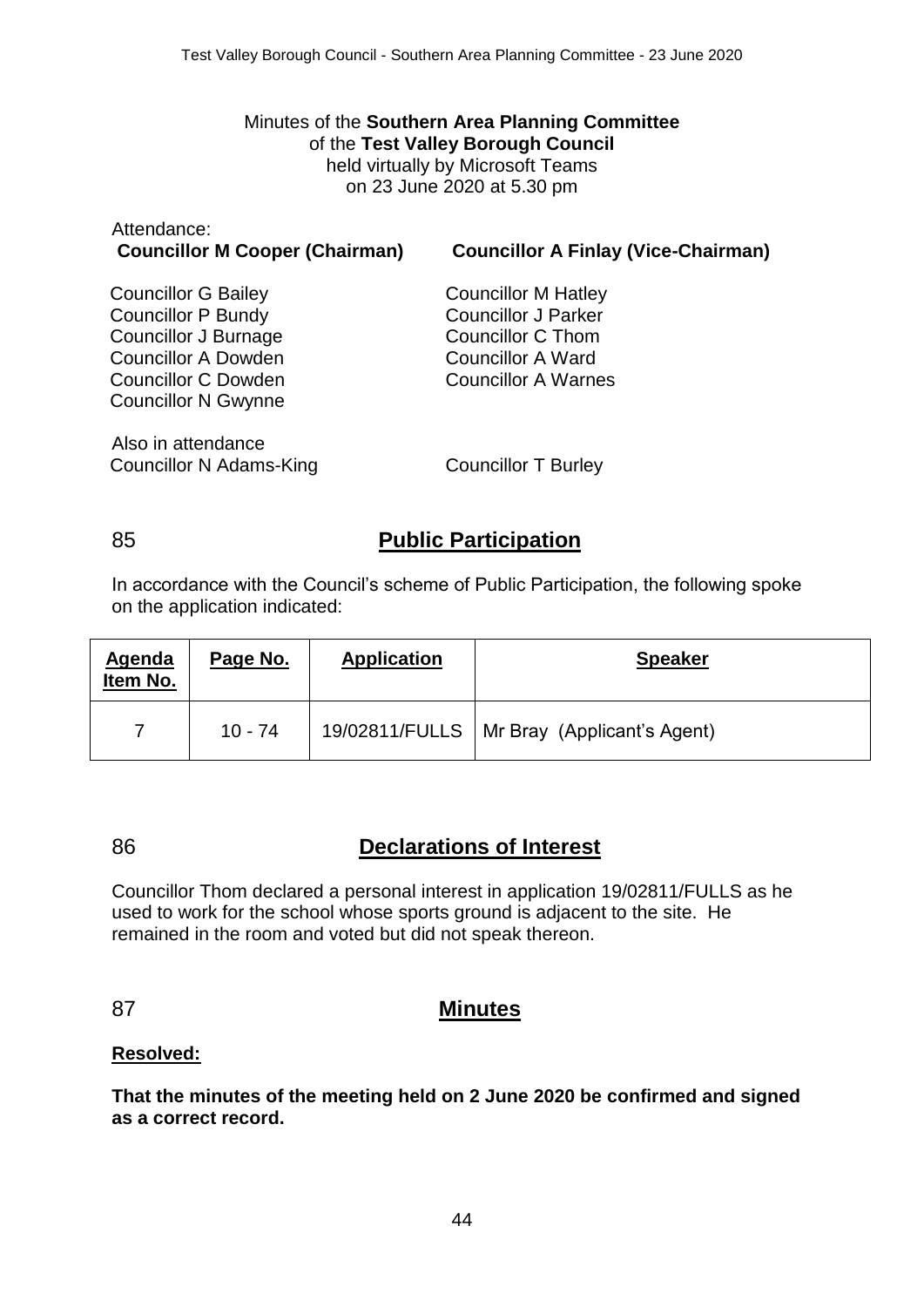# 88 **Schedule of Development Applications**

#### **Resolved:**

**That the applications for development as set out below be determined as indicated.**

## 89 **19/02811/FULLS**

| <b>APPLICATION NO.</b><br><b>APPLICATION TYPE</b><br><b>REGISTERED</b><br><b>APPLICANT</b><br><b>SITE</b> | 19/02811/FULLS<br><b>FULL APPLICATION - SOUTH</b><br>21.11.2019<br>Cinnamon Retirement Living and Highwood Homes<br>Land at Park Farm, North Stoneham Park, Stoneham<br>Lane CHILWORTH                                                                                                                                                                                                                                                                                                                                                                                                                                                                                                                      |
|-----------------------------------------------------------------------------------------------------------|-------------------------------------------------------------------------------------------------------------------------------------------------------------------------------------------------------------------------------------------------------------------------------------------------------------------------------------------------------------------------------------------------------------------------------------------------------------------------------------------------------------------------------------------------------------------------------------------------------------------------------------------------------------------------------------------------------------|
| <b>PROPOSAL</b>                                                                                           | Creation of continuing care retirement community (C2)<br>including erection of buildings, works to and<br>conversion of existing coach house and granary<br>buildings, creation of roads, car parking, footpaths,<br>landscaping, drainage works and associated<br>infrastructure, following demolition of existing buildings                                                                                                                                                                                                                                                                                                                                                                               |
| <b>AMENDMENTS</b>                                                                                         | 8 June 2020 - Ramboll noise assessment comments,<br>response to EA comments, parking comments.                                                                                                                                                                                                                                                                                                                                                                                                                                                                                                                                                                                                              |
|                                                                                                           | 3 and 4 June 2020 – further information on nitrate<br>neutrality.                                                                                                                                                                                                                                                                                                                                                                                                                                                                                                                                                                                                                                           |
|                                                                                                           | 17 April 2020 - Drawings / assessments / detail<br>received:<br><b>Additional perspectives</b><br>$\bullet$<br><b>Additional Site sections</b><br>$\bullet$<br>Amended floor and elevation plans for blocks<br>$\bullet$<br>A1, A2, A3, B1, B2, C, D1, D2<br>Amended construction make up<br>٠<br>Amended fire vehicle tracking<br>$\bullet$<br>Amended Foul Water Drainage Layout<br>٠<br>Amended highway construction details<br>٠<br>Amended masterplan<br>٠<br>Amended levels layout<br>Amended private vehicle tracking<br>٠<br>Amended private refuse tracking<br>Amended site plan<br>Amended site plan with plot numbering<br>Amended surface water drainage layout<br>Amended tree mitigation plan |

• Amended VCC elevations and floor plans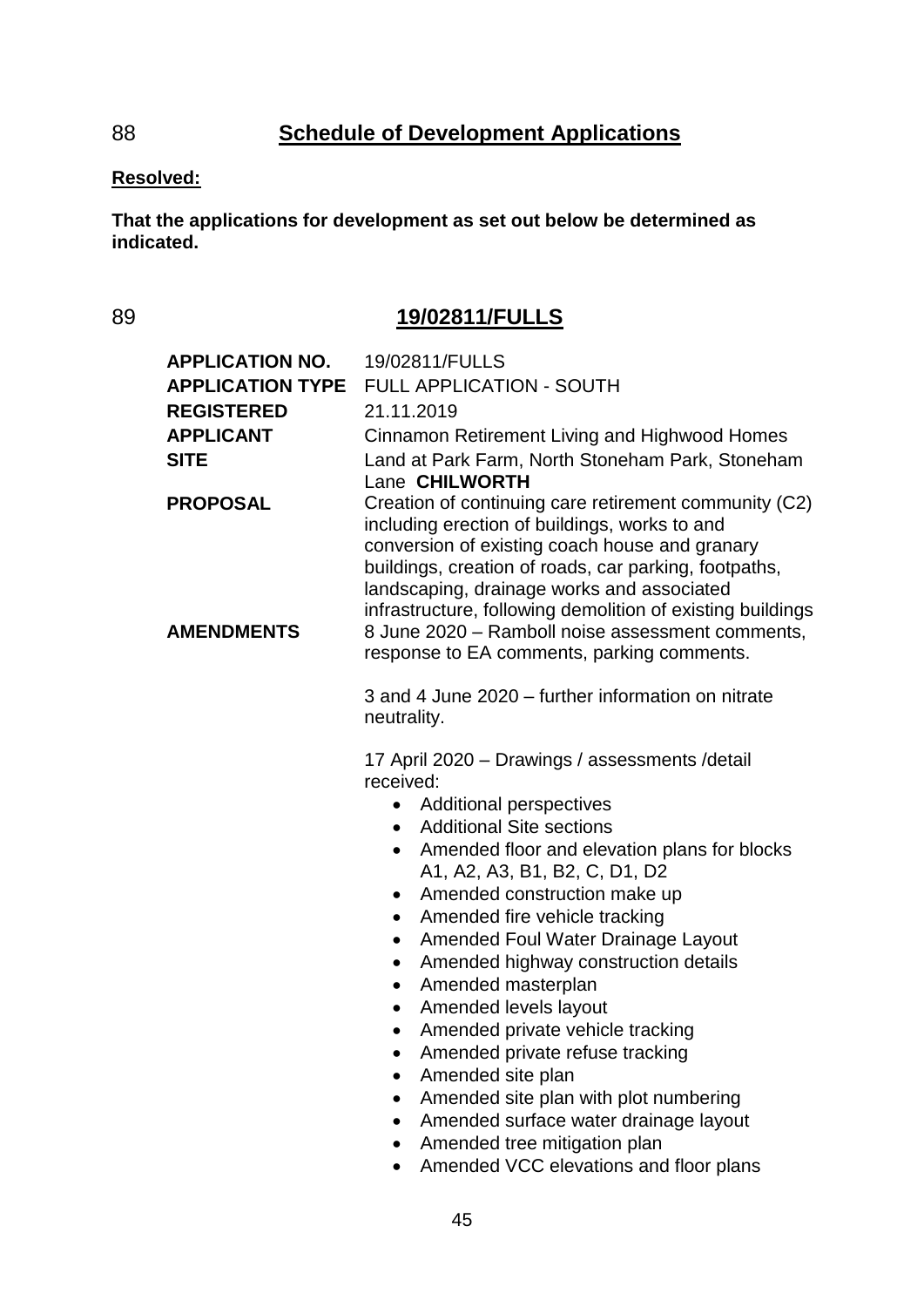- Amended visibility splay
- Additional Design and Access Statement
- Additional ecology letter
- Additional EDP response to Historic England
- Additional GCN letter report
- Additional Nutrient Balancing Assessment
- Amended bat report
- Amended Ecological Appraisal
- Amended Arboricultural Method Statement
- Amended Environmental Statement Addendum parts  $1 - 6$
- Amended flood risk assessment parts  $1 3$
- Amended landscape strategy
- Amended landscape woodland management plan
- WSI Archaeology

**CASE OFFICER** Miss Sarah Barter

**Delegated to Head of Planning and Building for the completion of a Legal Agreement to secure:** 

- **Care Home obligations with specific care home package**
- **Wellness suite and the restaurant facilities to be made available for wider public use (for local residents aged 55 or over as private members)**
- **Transport Services**
- **Heritage Management**
- **HCC Footpath works**
- **Permissive path**
- **Management of woodland**
- **Nitrogen Neutrality mitigation**
- **Health Facilities Contribution –** *Eastleigh BC only*

**And:**

- **The receipt of a satisfactory consultation reply from Natural England in respect of additional evidence for Nitrate Neutrality.**
- **The receipt of a satisfactory consultation reply from the Environment Agency in respect of existing on site culvert.**

**Then PERMISSION subject to:**

- **1. The development hereby permitted shall be begun within three years from the date of this permission. Reason: To comply with the provision of Section 91 of the Town and Country Planning Act 1990 as amended by Section 51 of the Planning and Compulsory Purchase Act 2004.**
- **2. The development hereby permitted shall not be carried out except in complete accordance with the details shown on the submitted plans, numbers** 
	- **PL 026 B**
	- **PL 027 B**
	- **PL 011 B**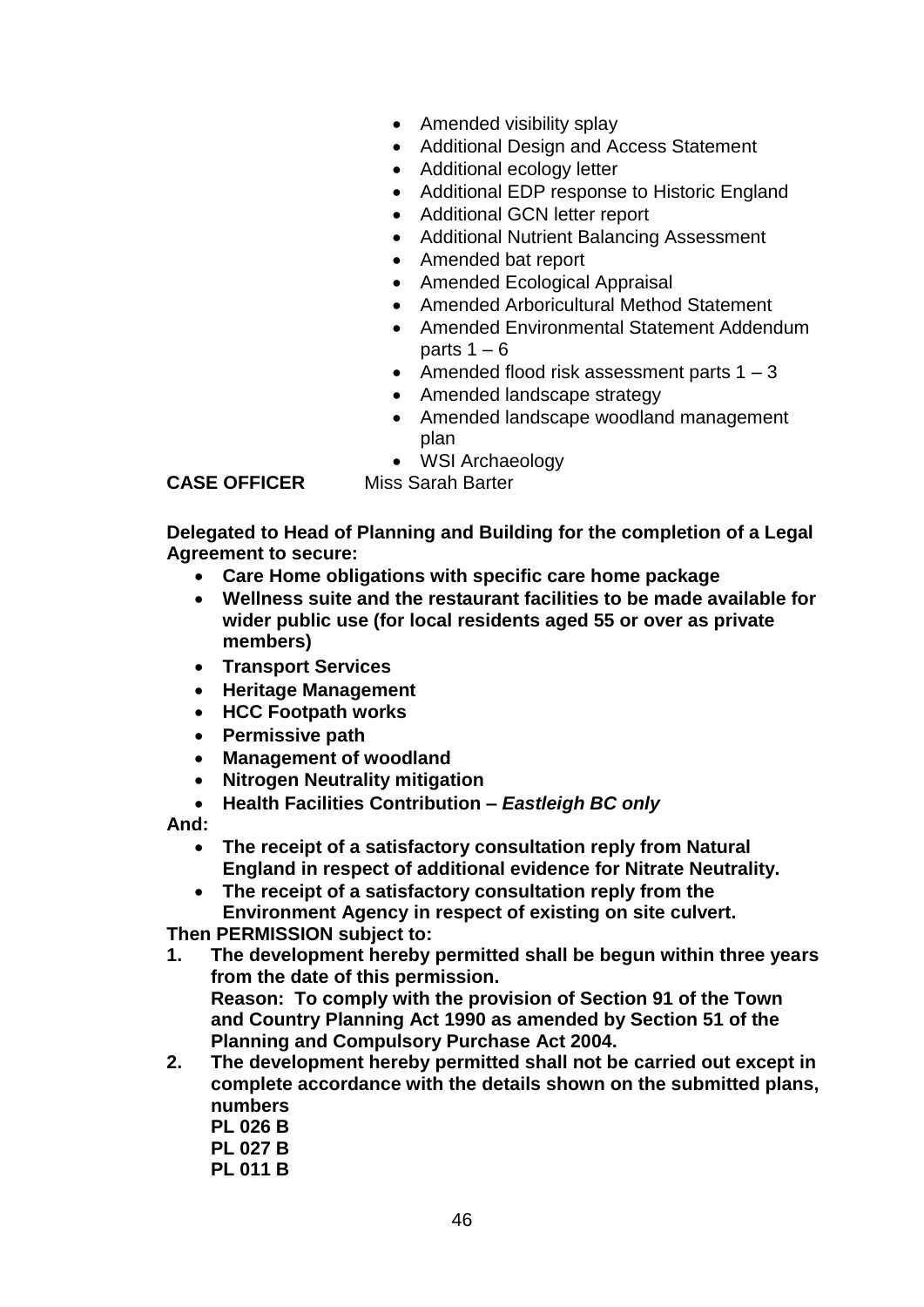**PL 012 B PL 013 C PL 014 B PL 015 C PL 016 C PL 017 C PL 018 C 14-159-1313 B 14-159-1307 E 14-159-1311 C 14-159-1315 B 14-159-1308 E 14-159-1306 E PL 022 C PL 002 B 14-159-1310 C DD240L02 C PL 009 B PL 010 B PL 008 C 14-159-1312 B PL 024 A PL 025 A 34NS201 - SHEET 1 OF 1 14-159-1314 A 14-159-1316 A 001 A 34NS002M SHEET 2 OF 10 34NS002M SHEET 5 OF 10 PL 006 A PL 005 A PL 007 A**

**Reason: For the avoidance of doubt and in the interests of proper planning.**

**3. No development shall take place above DPC level of the development hereby permitted until samples and details of the materials to be used in the construction of all external surfaces hereby permitted have been submitted to and approved in writing by the Local Planning Authority. Development shall be carried out in accordance with the approved details. Reason: To ensure the development has a satisfactory external** 

**appearance in the interest of visual amenities in accordance with Test Valley Borough Revised Local Plan (2016) Policy E1.**

- **4. No development shall take place above DPC level of the development hereby permitted until the following final details have been submitted to and approved in writing by the Local Planning Authority. The development must then accord with these approved details:**
	- **i Swift boxes**
	- **ii Cycle and bin storage**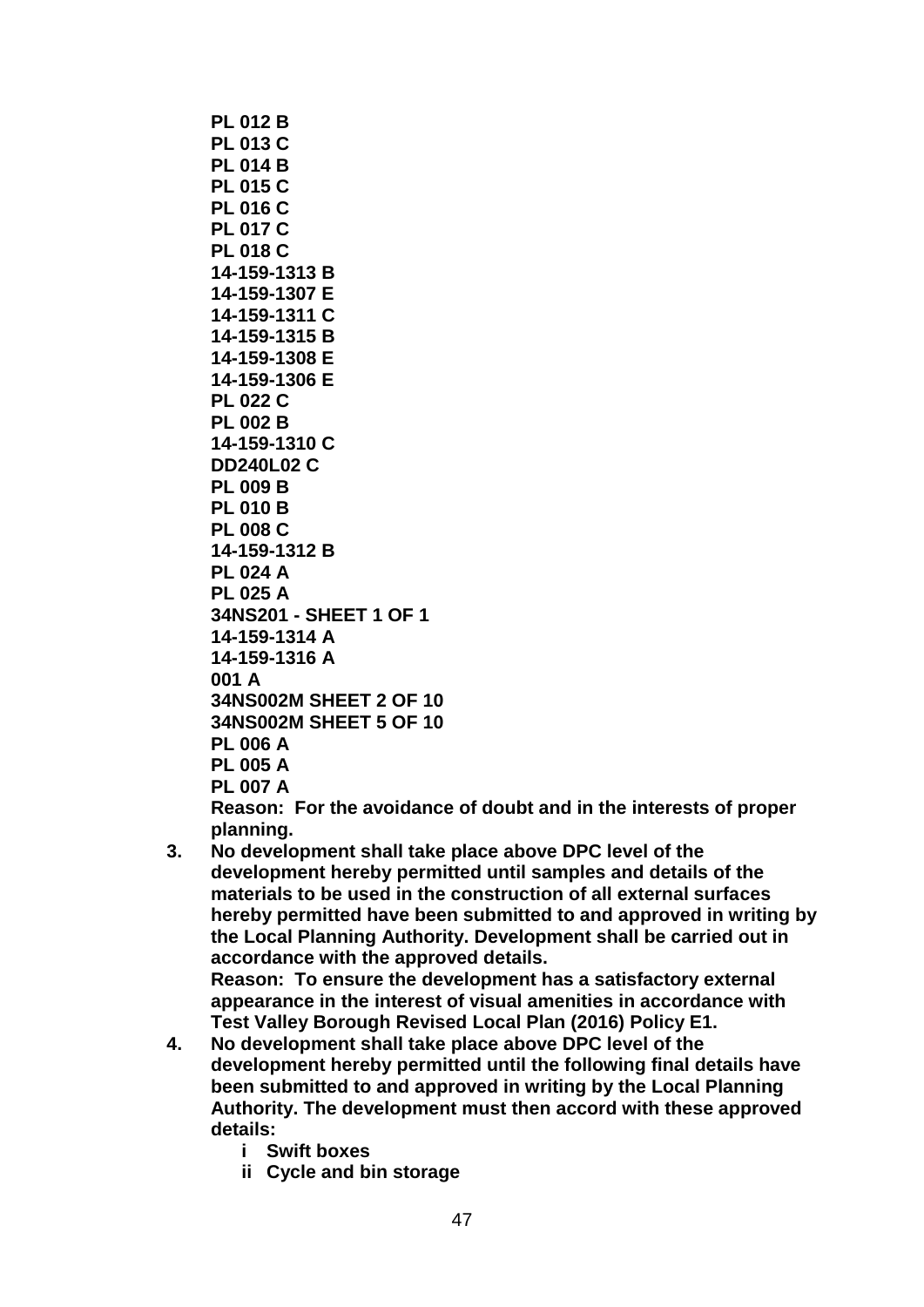**iii Provisions for electric vehicle charging Reason: To ensure the development has a satisfactory external appearance in the interest of visual amenities in accordance with Test Valley Borough Revised Local Plan (2016) Policy E1.**

- **5. No development shall take place above DPC level of the development hereby permitted until plans and particulars at 1:20 scale showing the proposals for the following aspects of the development have been submitted to and approved in writing by the Local Planning Authority. The development must then accord with these approved details:** 
	- **i Details of rainwater goods.**
	- **ii Details of fascias and soffits**
	- **iii Balcony details**
	- **iv Details of chimneys**
	- **v Door and window details and designs, including heads and cills**
	- **vi Porch details**

**Reason: To ensure the development has a satisfactory external appearance in the interest of visual amenities in accordance with Test Valley Borough Revised Local Plan (2016) Policies E1 and E9.**

**6. Before the development hereby permitted is commenced details, including plans and cross sections, shall be submitted to and approved by the Local Planning Authority of the existing and proposed ground levels of the development and the boundaries of the site and the height of the ground floor slab and damp proof course in relation thereto. Development shall be undertaken in accordance with the approved details.** 

**Reason: To ensure satisfactory relationship between the new development and the adjacent buildings, amenity areas and trees in accordance with Test Valley Borough Revised Local Plan (2016) policy E1 and E9.**

**7. No development shall take place above DPC level of the development hereby permitted until full details of hard and soft landscape works have been submitted and approved. Details shall include-where appropriate: proposed finished levels or contours; means of enclosure; car parking layouts; other vehicle and pedestrian access and circulation areas; hard surfacing materials; minor artefacts and structures (e.g. furniture, play equipment, refuse or other storage units, signs, lighting, etc.); proposed and existing functional services above and below ground (e.g. drainage, power, communications cables, pipelines etc. indicating lines, manholes, supports.); retained historic landscape features and proposals for restoration, where relevant.**

**Soft landscape works shall include: planting plans; written specifications (including cultivation and other operations associated with plant and grass establishment such as tree pits); schedules of plants, noting species, plant sizes and proposed numbers/densities. The landscape works shall be carried out in accordance with the implementation programme and in accordance with the management plan.**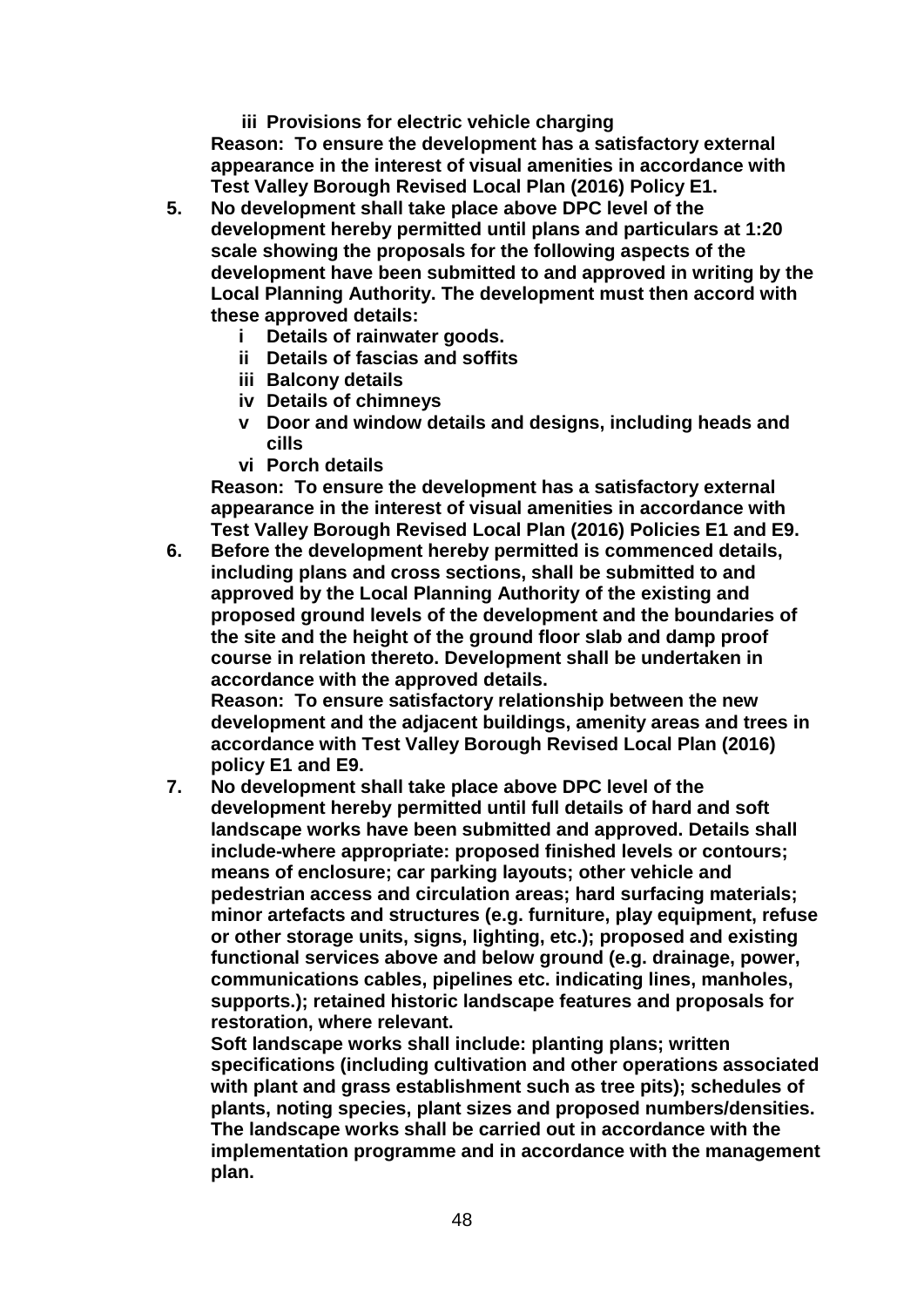**Reason: To improve the appearance of the site and enhance the character of the development in the interest of visual amenity and contribute to the character of the local area in accordance with Test Valley Borough Revised Local Plan (2016) Policy E1 and E2.**

- **8. No development shall take place above DPC level of the development hereby permitted until a schedule of landscape management and maintenance for a minimum period of 5 years has been submitted to and approved in writing by the Local Planning Authority. The landscape management plan, including long term design objectives, management responsibilities and maintenance schedules for all landscape areas and an implementation programme, shall be submitted to and approved in writing by the Local Planning Authority. The approved management plan shall be carried out in accordance with the implementation programme. Reason: To ensure the provision of amenity afforded by proper maintenance of existing and new landscape features as an improvement of the appearance of the site and to enhance the character of the development in the interest of visual amenity and contribute to the character of the local area in accordance with Test Valley Borough Revised Local Plan (2016) Policy E1 and E2.**
- **9. The development hereby approved shall be undertaken in full accordance with the provisions set out within the James Fuller Arboriculture Report and Method Statement reference JFA10259CCRC \_2020=04-14 AMS V2. Reason: To ensure the enhancement of the development by the retention of existing trees and natural features during the construction phase in accordance with Test Valley Borough Revised Local Plan policy E2.**
- **10. Tree protective measures installed (in accordance with the tree protection condition) shall be maintained and retained for the full duration of works or until such time as agreed in writing with the Local Planning Authority. No activities, nor material storage, nor placement of site huts or other equipment what-so-ever shall take place within the barrier.**

**Reason: To ensure the avoidance of damage to existing trees and natural features during the construction phase in accordance with Test Valley Borough Revised Local Plan policy E2.**

- **11. All service routes, drain runs, soakaways or excavations in connection with the development hereby permitted shall remain wholly outside the tree protective barrier. Reason: To ensure the avoidance of damage to existing trees and natural features during the construction phase in accordance with Test Valley Borough Revised Local Plan policy E2.**
- **12. No development shall take place (including site clearance and any other preparatory works) until a scheme setting out the appointment of a project arboriculturalist and provision of arboricultural supervision has been submitted to and approved in writing by the Local Planning Authority. Arboricultural supervision as agreed in discharge of this condition to be implemented for the duration of the project.**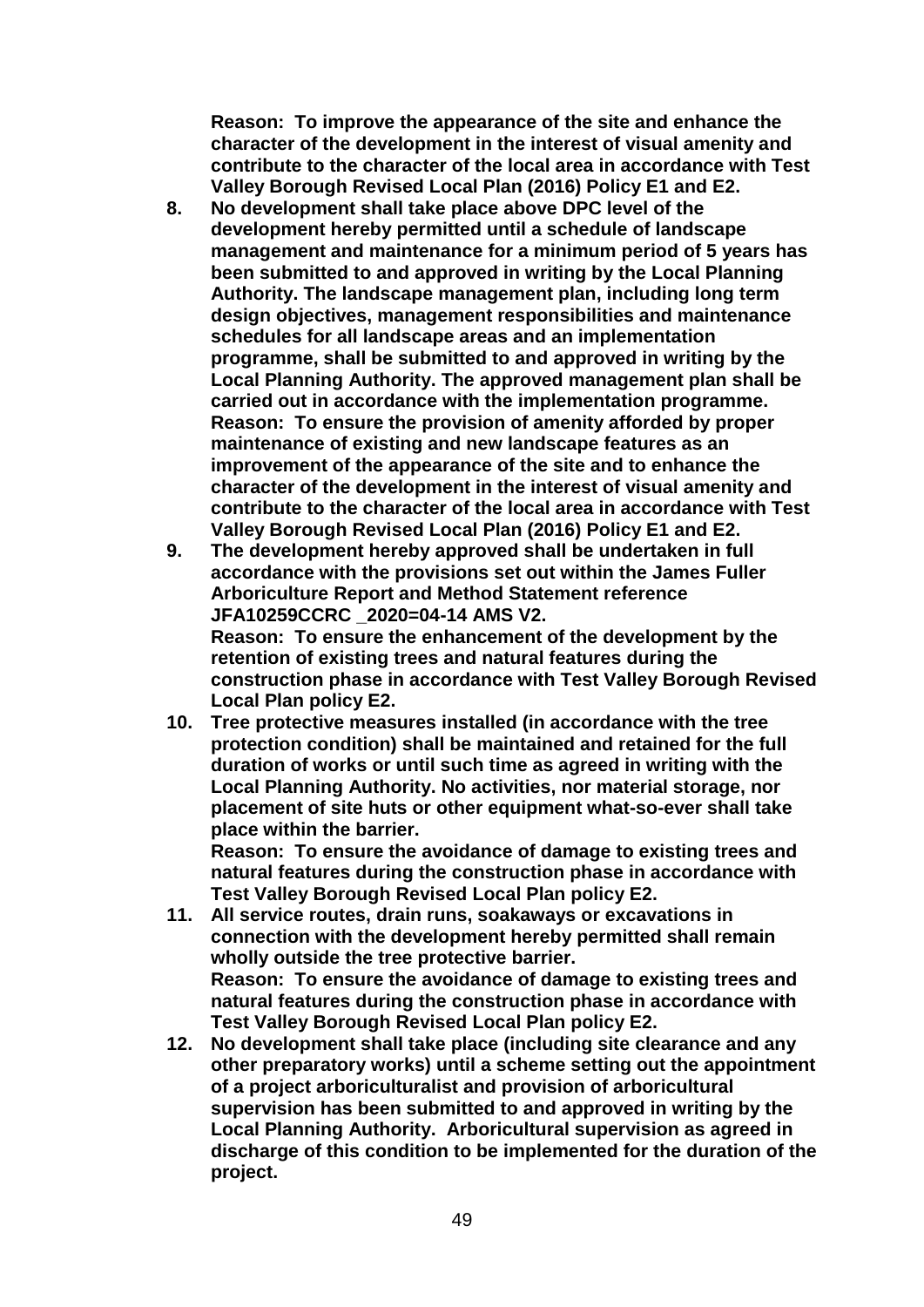**Reason: To ensure the enhancement of the development by the retention of existing trees and natural features during the construction phase in accordance with Test Valley Borough Revised Local Plan policy E2 (2016).**

- **13. No development shall begin until a detailed surface water drainage scheme for the site, based on the principles within the Flood Risk Assessment has been submitted and approved in writing by the Local Planning Authority. The submitted surface water drainage scheme details should include:**
	- **a) Management of exceedance flows routes including areas of the site that will be allowed to flood and conveyance of flood waters. This should include expected flood depths and extension.**
	- **b) A maintenance and management plan for the entire surface water drainage system, including a plan illustrating the organisation responsible for each element, should be submitted to the LPA and LLFA.**

**Development shall be carried out in accordance with the approved details.** 

**Reason: To ensure the development provides the satisfactory provision of foul and surface water drainage in accordance with policy E7 of the revised Borough Local Plan 2016.**

**14. Occupation of the development shall not commence until foul sewage provisions (as agreed with Southern Water Services) shall have been provided.**

**Reason: To ensure the development provides the satisfactory provision of foul and surface water drainage in accordance with policy E7 of the revised Borough Local Plan 2016.**

- **15. No works to the existing Public Right of Way Footpath 56 shall take place on site until full details and the method of construction of works to Footpath 56, including materials and finishes, to provide a means of access to the development site from Stoneham Lane have been submitted and approved in writing by the Local Planning Authority. The approved works shall be completed prior to first occupation of the development hereby permitted. Reason: To retain the public rights of way appropriately in accordance with policy T1 of the revised Borough Local Plan 2016.**
- **16. The details and provisions of the approved Lighting Assessment (WYG, 4 Nov 2019, Ref A11493 Rev2) shall be fully implemented prior to the first occupation of the development hereby permitted, unless otherwise agreed in writing by the Local Planning Authority. Reason: In the interests of visual amenity, safety and to protect biodiversity in accordance with policies E1, E5 and LHW4 of the revised Borough Local Plan 2016.**
- **17. The development hereby permitted shall be implemented in accordance with the report and recommendations of the submitted Ecological Appraisal (WYG March 2018 V3), Bat Report (WYG March 2018 V3), Great Crested Newt Report (WYG December 2018 V2) and Ecology letter April 2020.**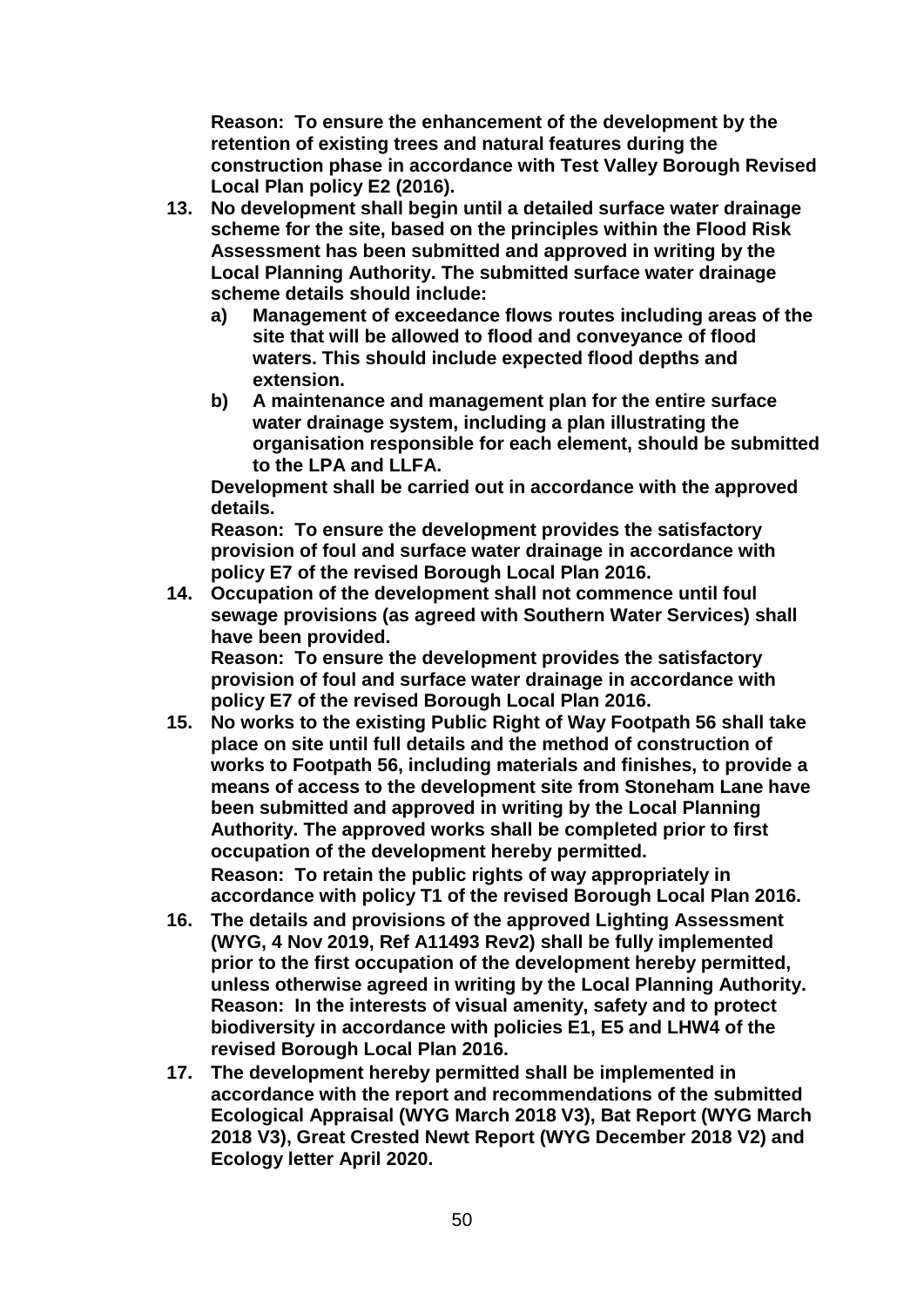**Reason: To ensure the protection of protected species in accordance with policy E5 of the Revised Borough Local Plan 2016.**

**18. Prior to the commencement of development, a badger survey will be undertaken, the details of which, including mitigation measures if badgers are found on site, will be submitted to and approved in writing by the local planning authority. The development must accord with these details.**

**Reason: To ensure no disturbance to badger setts in accordance with policy E5 of the Revised Borough Local Plan 2016.**

**19. No development shall take place (other than any approved demolition and site clearance works) until an assessment of the nature and extent of any contamination and a scheme for remediating the contamination has been submitted to and approved in writing by the Local Planning Authority. The assessment must be undertaken by a competent person, and shall assess the presence of any contamination on the site, whether or not it originates on the site. The assessment shall comprise at least a desk study and qualitative risk assessment and, where appropriate, the assessment shall be extended following further site investigation work. In the event that contamination is found, or is considered likely, the scheme shall contain remediation proposals designed to bring the site to a condition suitable for the intended use. Such remediation proposals shall include clear remediation objectives and criteria, an appraisal of the remediation options, and the arrangements for the supervision of remediation works by a competent person. The site shall not be brought in to use until a verification report, for the purpose of certifying adherence to the approved remediation scheme, has been submitted to and approved in writing by the Local Planning Authority.**

**Reason: To minimise the risks of pollution and to ensure the site is satisfactorily de-contaminated in accordance with policy E8 of the Revised Borough Local Plan 2016.**

- **20. The roads and footways as shown on the approved plans shall be laid out and made up in accordance with the approved details prior to the first occupation of the development hereby permitted. Reason: To provide appropriate pedestrian and vehicular access in accordance with policy T1 of the Revised Borough Local Plan 2016.**
- **21. The development shall not be occupied until the areas shown on the approved plan for the parking and turning of vehicles shall have been made available, surfaced and marked out, with markings to be agreed beforehand by the Local Planning Authority. The parking areas shall then be permanently retained and reserved for that purpose at all time.**

**Reason: To make provision for off-street parking for the purpose of highway safety in accordance with policy T2 of the Revised Borough Local Plan 2016.**

**22. No private parking management scheme shall be implemented on the site and no additional or altered vehicle parking areas shall be provided on any part of the development without the prior written approval of the Local Planning Authority.**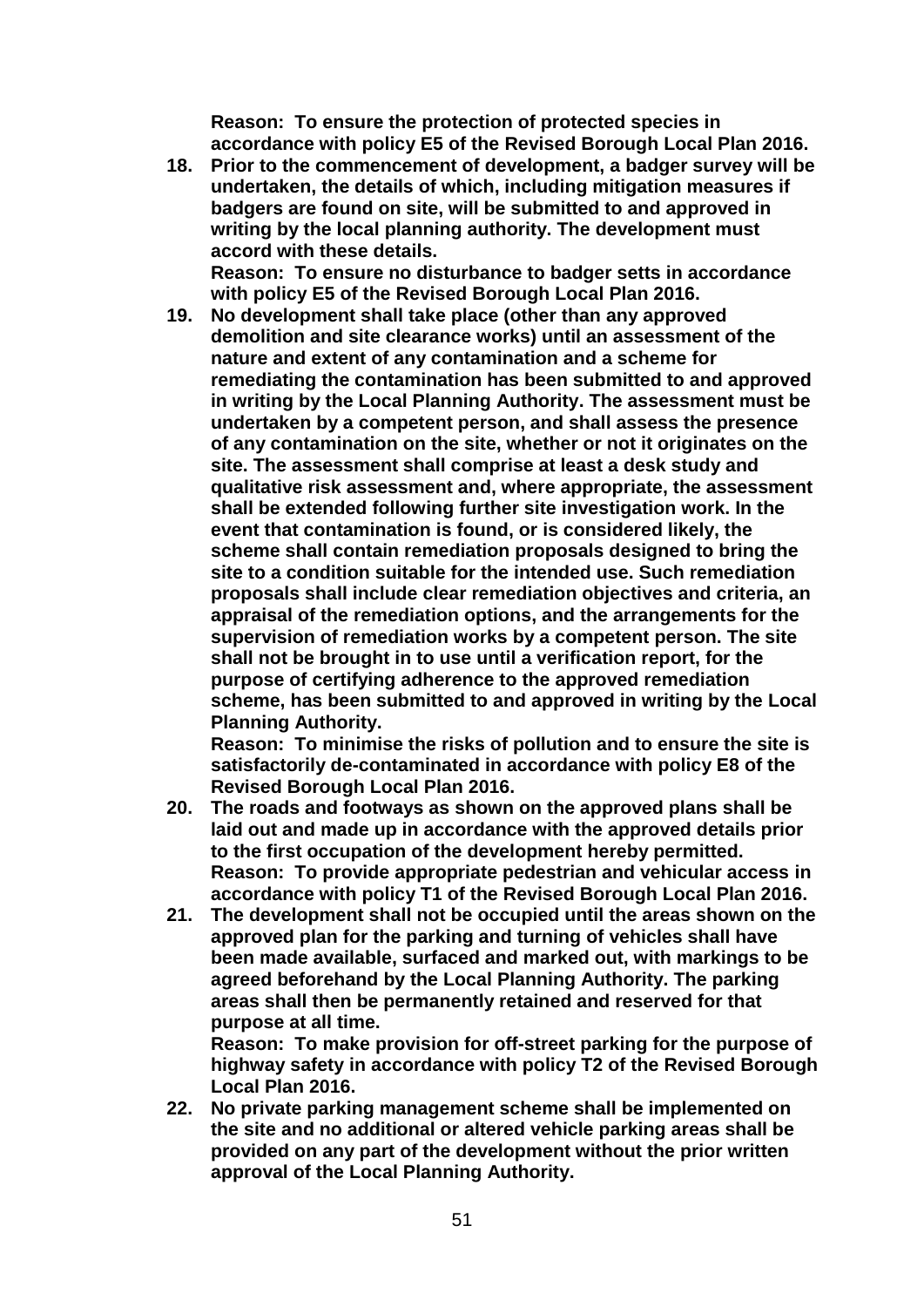**Reason: For the purpose of highway safety in accordance with policy T2 of the Revised Borough Local Plan 2016.**

**23. No burning of materials obtained by site clearance or any other source shall take place during the demolition, construction and fitting out process. Reason: To protect the amenities of the occupiers of nearby** 

**properties in accordance with policies LHW4 and E8 of the Revised Borough Local Plan 2016.**

**24. No construction or demolition work shall take place except between 0800 hours to 1800 hours Mondays to Fridays and 0800 hours to 1300 hours on Saturdays and not at all on Sundays or Bank Holidays unless otherwise agreed in writing with the Local Planning Authority.**

**Reason: To protect the amenities of the occupiers of nearby dwellings in accordance with policy LHW4 of the Revised Borough Local Plan 2016.**

- **25. Before development commences, a Construction and Environmental Management Plan (CEMP), shall be submitted to and approved in writing by the Local Planning Authority. The CEMP shall include the following details:** 
	- **i the timing and phasing of the works and lorry routing**
	- **ii the incidental recovery of minerals for construction works;**
	- **iii the location of temporary site buildings and plant and material storage areas,**
	- **iv the arrangement for construction deliveries and access**
	- **v dust impacts and controls**
	- **vi temporary construction car parking both on and off-site,**
	- **vii temporary lighting ,**
	- **viii mud on the road mitigation,**
	- **ix a scheme for controlling noise and vibration from demolition and construction activities.**
	- **x the protection of pedestrian routes during construction,**
	- **xi storage of and collection of waste**
	- **xii controls for the volume and the quality of surface water runoff,**
	- **xiii watercourse crossings and any proposed diversions (temporary or permanent),**
	- **xiv a map or plan showing habitat areas to be specifically protected (identified in the ecological reports) during the works and any necessary mitigation for protected species to include:** 
		- **a. The timing of the works**
		- **b. Watercourse crossings and any proposed diversions (temporary or permanent)**
		- **c. The measures to be used during construction in order to minimise environmental impact of the works on habitats (considering both disturbance and pollution prevention)**
	- **xv Information on the persons/bodies responsible for particular activities associated with the construction phase**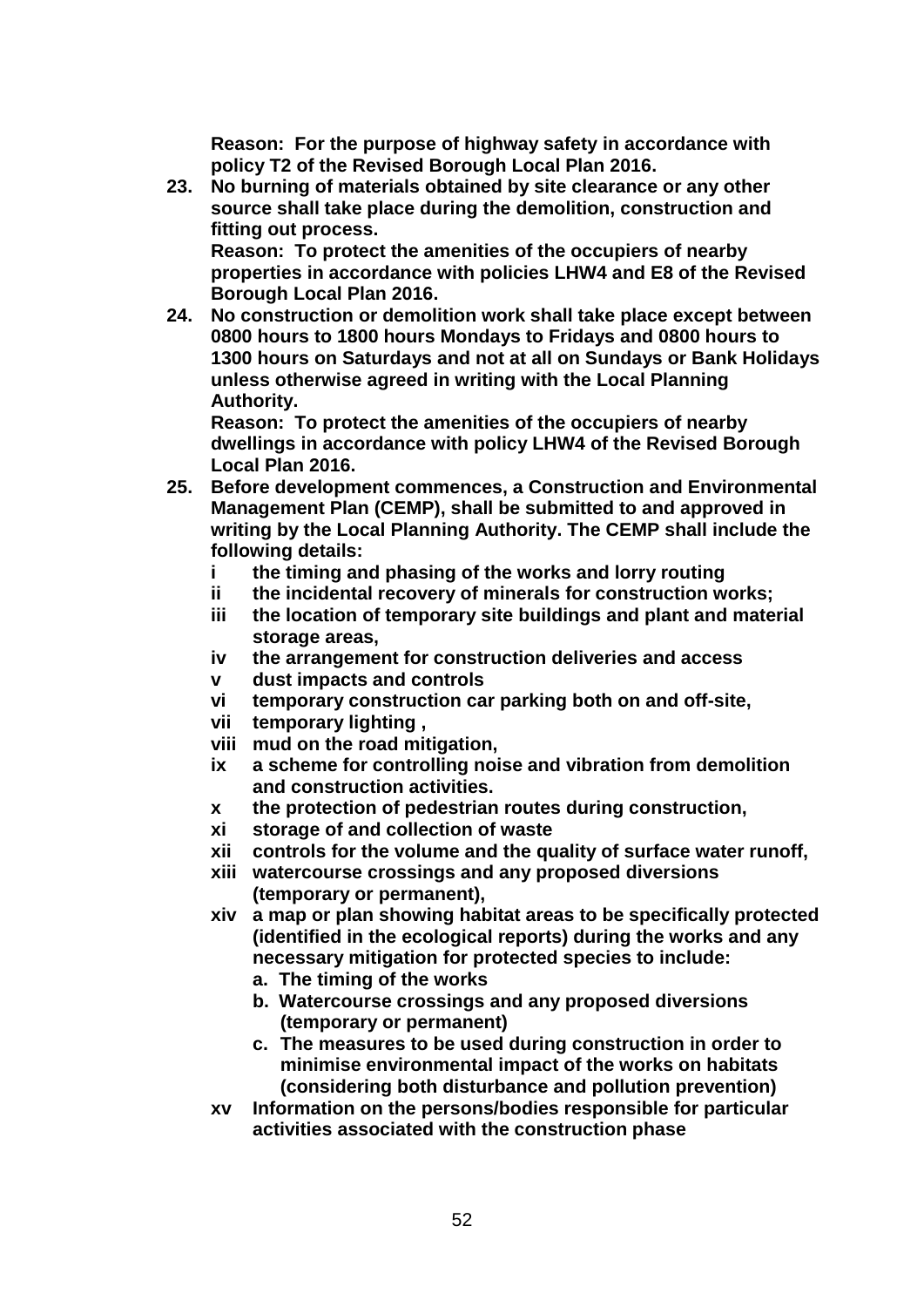- **xvi Details of the Heras fencing to be installed 2 meters off set from the listed garden wall for the duration of the construction with all works carried out within the 2m zone to be conducted via a 'permit to work' system**
- **xvii the use and siting of any temporary power supplies (generators)**

**All works shall be retained and maintained for the entirety of the works and carried out in accordance with the approved CEMP. Reason: In the interests of amenity, highway safety and protection of ecological features in accordance with policy LHW4, T1 and E5 of the Revised Borough Local Plan 2016.**

**26. Development shall be carried out in accordance with the archaeological provisions set out in that document (edp 1574-r009a dated April 2020).**

**Reason: To ensure the protection of heritage assets in accordance with policy E9 of the Revised Local Plan 2016.**

- **27. Details of fenestration with confirmation that it will achieve the internal guideline levels recommended in Table 4 of BS8233:2014 shall be submitted to the Local Planning Authority for approval prior to installation. The approved fenestration to be installed prior to first occupation and thereafter maintained. Reason: To protect residential amenity in accordance with policy LHW4 of the Revised Local Plan 2016.**
- **28. Prior to construction above ground level, details of a system for ventilating the residential properties to protect thermal and acoustic comfort of future occupants shall be submitted to the Local Planning Authority for approval. The applicant should refer to the ANC/IOA/CIEH Guidance "Acoustics, ventilation and overheating Residential Design Guide 2020" in designing a suitable scheme. The development shall be carried out in accordance with the approved details before occupation and thereafter maintained. Reason: To protect the amenity health and wellbeing of future occupiers in accordance with policy LHW4 of the Revised Local Plan**

**2016.**

**29. Details of the building sound insulation for the spa, gym and café/restaurant design to prevent breakout noise shall be submitted to the Local Planning Authority for approval prior to installation. The approved plant design to be installed prior to first occupation and thereafter maintained.** 

**Reason: To protect the amenity health and wellbeing of future occupiers in accordance with policy LHW4 of the Revised Local Plan 2016.**

**30. Prior to its installation, a scheme detailing all plant, machinery, chimneys, ducting, filters or extraction vents, including noise and odour control information, to be used in connection with the use have been submitted to, and approved in writing by, the Local Planning Authority. The scheme shall be implemented prior to the use commencing and thereafter retained.**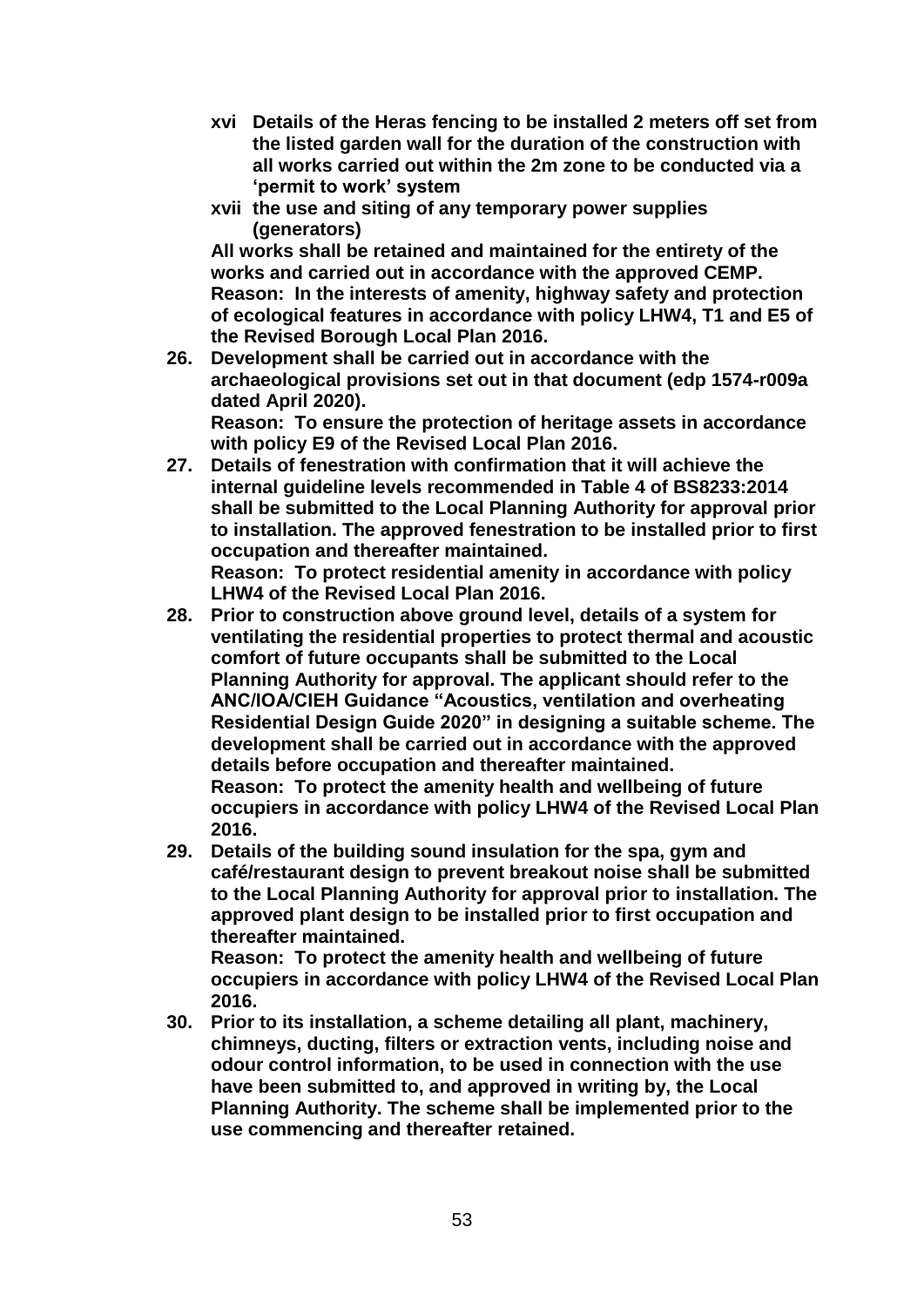**Reason: To protect the amenity, health and wellbeing of future occupiers in accordance with policy LHW4 of the Revised Local Plan 2016.**

- **31. For all plant including air handling and extraction plant, details of a plant noise assessment, carried out as detailed in BS4142:2014+A1 with confirmation that the Rating level will not exceed the background level at the nearest noise sensitive location shall be submitted to the Local Planning Authority for approval prior to installation. The approved plant design to be installed prior to first occupation and thereafter maintained. Reason: To protect the amenity, health and wellbeing of future occupiers in accordance with policy LHW4 of the Revised Local Plan** 
	- **2016.**
- **32. No part of any new wall on the extension and works to the existing Coach House hereby consented to shall be constructed on site until a sample wall panel, not less than 1 metre square, has first been constructed on site, inspected and approved in writing by the Local Planning Authority. The panel shall then be left in position for comparison whilst the development is carried out. Works shall be carried out in accordance with the approved sample panel. Reason: To sustain the significance of the heritage asset in accordance with Test Valley Borough Revised Local Plan (2016) Policy E9.**
- **33. The development shall not be occupied until a 1.8m high stock proof fence has been provided on the southern boundary of the application site shared with the Eastleigh and District angling Club. Reason: To ensure security and safety for residents of the proposed development and users of the adjacent angling lakes in accordance with LHW4.**
- **34. No percussive or vibratory piling work shall be conducted on site until a noise and vibration assessment has been conducted and a scheme of mitigation measures has been submitted to and agreed in writing by the Local Authority. The agreed mitigation measures shall be carried out in accordance with the approved details. Reason: To protect the amenity, health and wellbeing of future occupiers in accordance with policy LHW4 of the Revised Local Plan 2016.**

**Notes to applicant:**

**1. In reaching this decision Test Valley Borough Council (TVBC) has had regard to the National Planning Policy Framework and takes a positive and proactive approach to development proposals focused on solutions. TVBC work with applicants and their agents in a positive and proactive manner offering a pre-application advice service and updating applicants/agents of issues that may arise in dealing with the application and where possible suggesting solutions.**